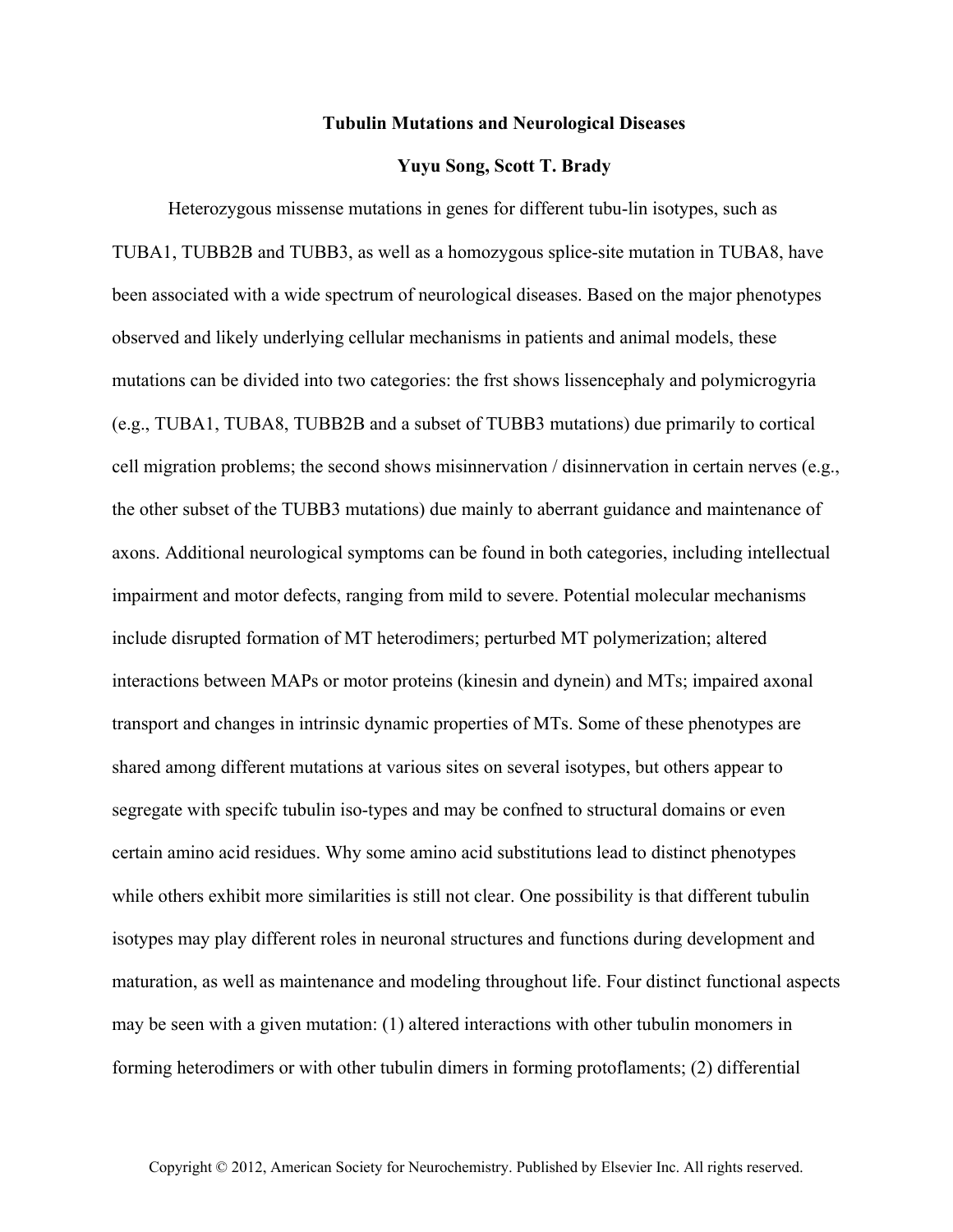binding to GTP/GDP and MAPs that regulate intrinsic properties of MT dynamics and stability; (3) reduced affnity for motor proteins needed to maintain axonal transport and axon guidance; (4) changed responses to environmental cues that determine MT polarity and direction of axon growth. Here, we use a subtype of TUBB3 mutations to illustrate genotype–phenotype correlations and to demonstrate some potential cellular/molecular mechanisms.

## **Neuron-specifc β-III tubulin (TUBB3) mutations may produce congenital fbrosis of extraocular muscles 3 (CFEOM3)**

Recently, a class of TUBB3 mutations were shown to produce CFEOM3 (Tischfeld et al., 2010), which is a group of eye movement disorders caused by dysfunction of the oculomotor nerve and/or the extraocular muscles innervated by it, and can result from genetic errors in axon growth and guidance. Children suffering from CFEOM are usually affected at birth due to dominant negative mutations. The classical CFEOM symptoms (ptosis and restricted eye movements) are observed as well as additional nervous system disorders, such as peripheral axonal neuropathy, facial paralysis, or intellectual and behavioral impairments. Conventional neuroimaging reveals a spectrum of abnormalities including hypoplasia of oculomotor nerves, as well as dysgenesis of the corpus callosum, anterior commissure, and corticospinal tracts. The most common mutation, which causes relatively isolated CFEOM3, results from an R262C amino acid substitution. A Tubb $3^{R262C}$  knock-in mouse model reveals axon guidance defects of the oculomotor nerve and central axon tracts, without evidence of cortical cell migration abnormalities (Tischfeld et al., 2010). These defects suggest that aberrant axon growth and guidance might provide the cellular basis for the disorder, but what is the underlying molecular mechanism? Structural analysis showed that the mutation site for R262C is located in the loop between helix H8 and strand 7 of β-tubulin, below helices H12 and H11, which normally forms a